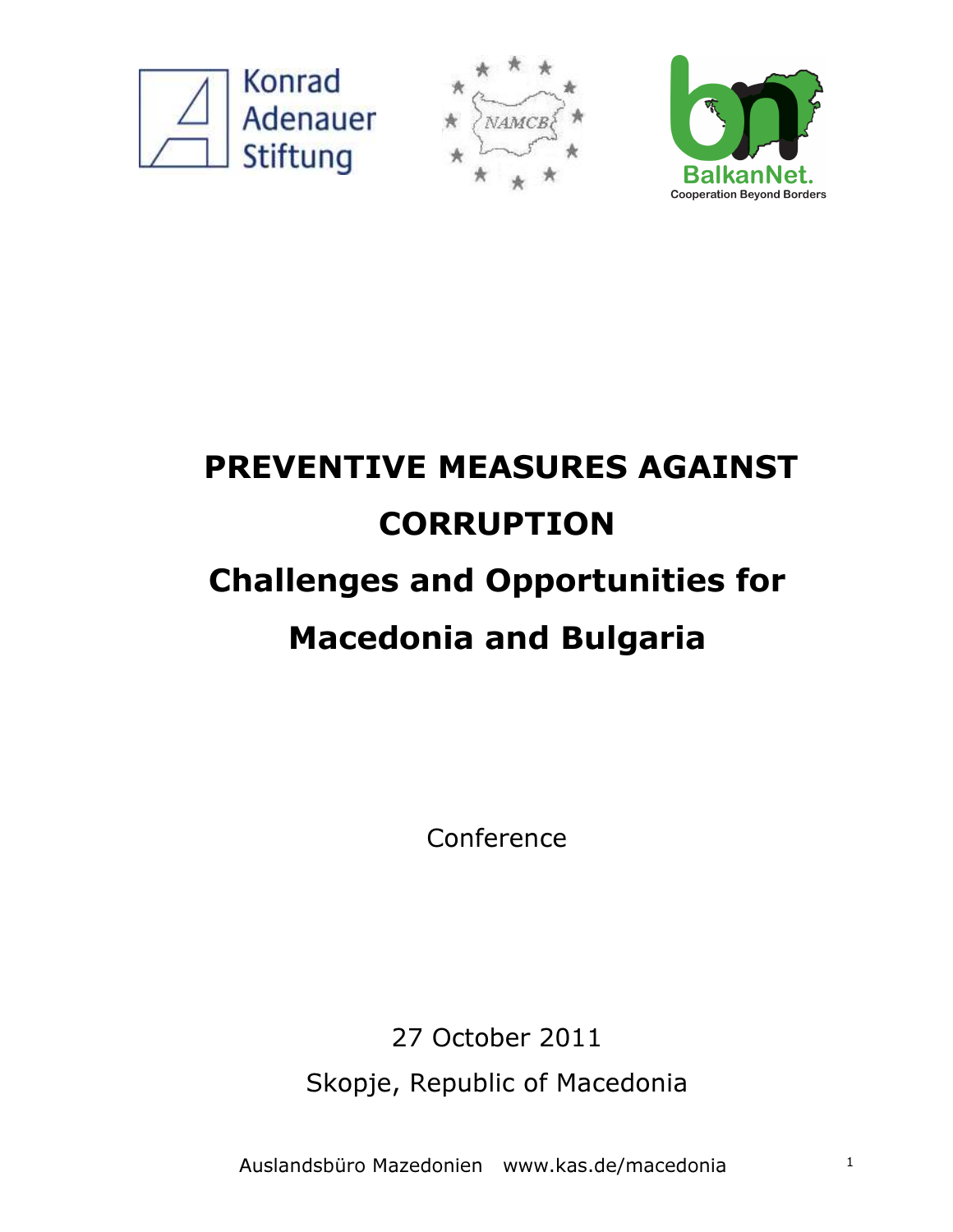





**Organisation and Concept:** Konrad Adenauer Foundation and BalkanNet

Anja Czymmeck Jean Stanoevski

Maksim Gorki 16/3 Maksim Gorki 16 1000 Skopje 1000 Skopje Macedonia Macedonia Phone:+389 2 32 31 122 Phone: +389 2 32 98 534 Fax:+389 2 31 35 290 Fax:+389 2 32 98 535 Web:www.kas.de/macedonia Web: www.balkannet.eu

#### Contact person/Assistance: Sandra Koljackova

Konrad-Adenauer-Stiftung International fooundation Balkan Net E-Mail: Anja.Czymmeck@kas.de E-Mail: Jean.stanoevski@balkannet.eu

> Project Manager Konrad-Adenauer-Stiftung Maksim Gorki 16/3 1000 Skopje MACEDONIA E-Mail:Sandra.Koljackova@kas.de

Natalija Tashkova International fooundation Balkan Net Maksim Gorki 16 1000 Skopje Macedonia Phone: +389 2 32 98 534 Fax:+389 2 32 98 535 E-Mail: natalija.tashkova@balkannet.eu

Location: **Hotel Kontinental** 

Working languages: English/Macedonian/Bulgarian

English

**Interpretation:** Simultaneous interpretation Macedonian-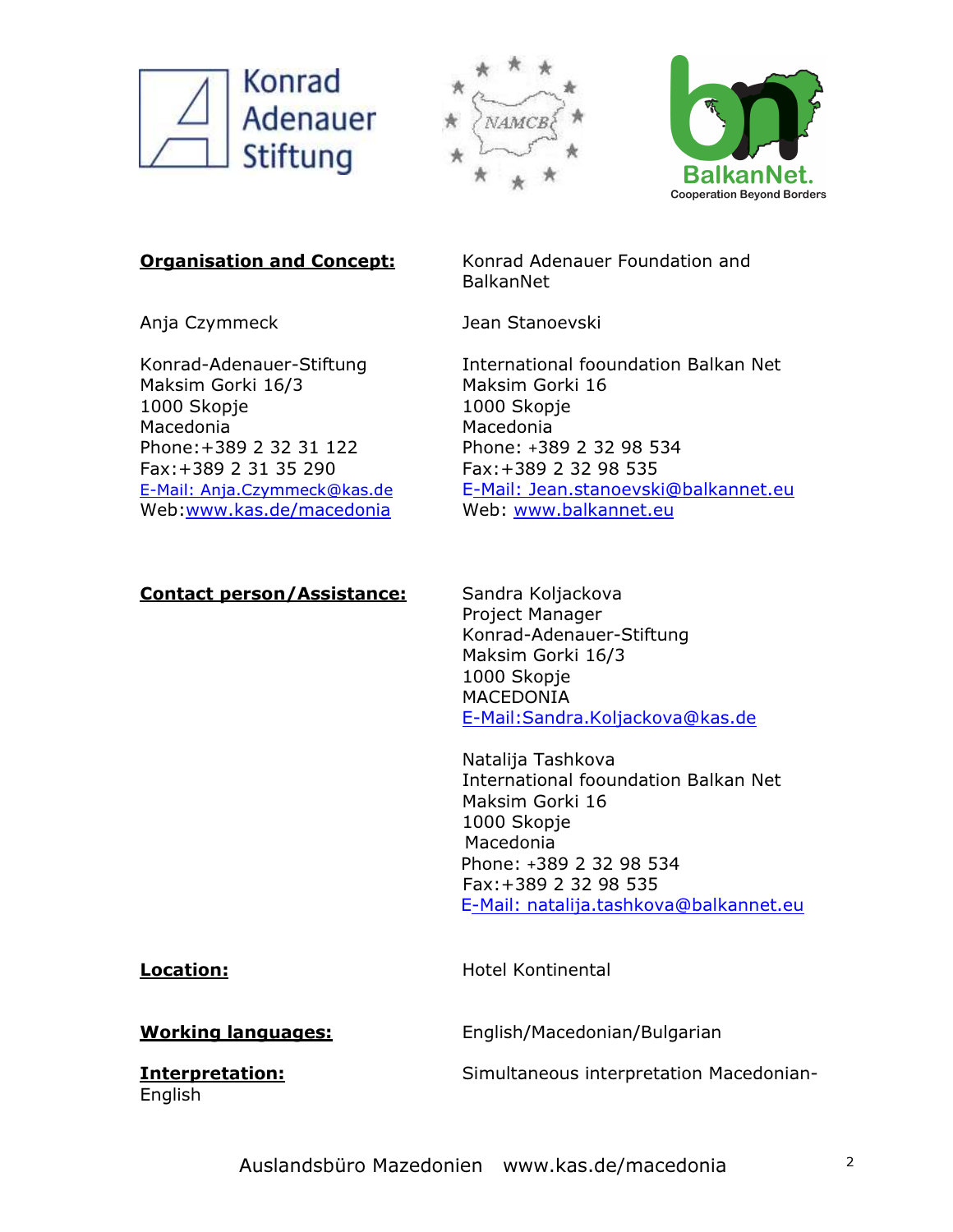





## PROGRAMME

- 09:30-10:00 Registration of participants
- 10:10 10:15 Official opening of the Conference
	- Anja Czymmeck Official representative of the Konrad Adenauer Foundation

### Jean Stanoevski

Director of the international foundation Balkan Net

### Voislav Zafirovski

President of the State Commission for Preventing Corruption, Republic of Macedonia

### Valentin Lazarov

President of the Bulgarian Association of Municipal Clerks (NAMCB)

10:15 – 12:15 Efforts of the Macedonian and Bulgarian government to Curb Corruption on state and local level Moderation: Jean Stanoevski, Balkan Net

#### Irena Zdravevska

Representative of the State commission for money laundering prevention and prevention of financing of terrorism

"Responsibilities and competencies of the Directorate for prevention of money laundering and financing of terrorism and the results achieved so far"

#### Borislav Hlebarov

Ministry of interior of the Republic of Bulgaria

"Bulgarian model for protection of the financial interests of the EU"